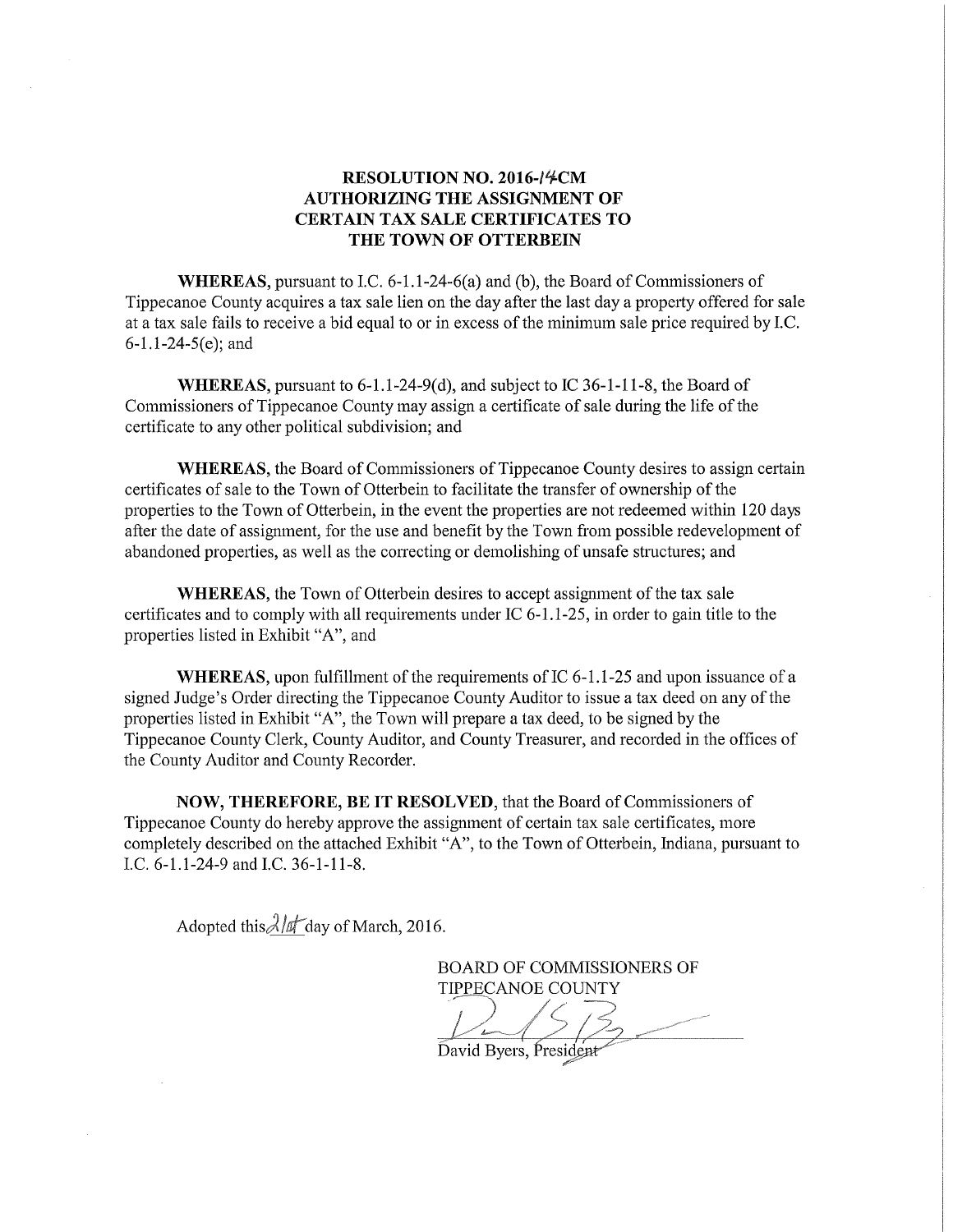$\mathcal{L}$ Tracy Brown, Vice-President

Thomas Murtaugh, Member

ATTEST: 1

Bob Plantenga, Auditor of Tippecanoe County

 $\ddot{\phantom{0}}$ 

G:\forms\COUNTY\Tax Sale\Transfer of unsold properties to City of Lafayette\2015 tax sale\Otterbein\3.18.2016 draft Resolution Unsold Properties to town of Otterbein.wpd